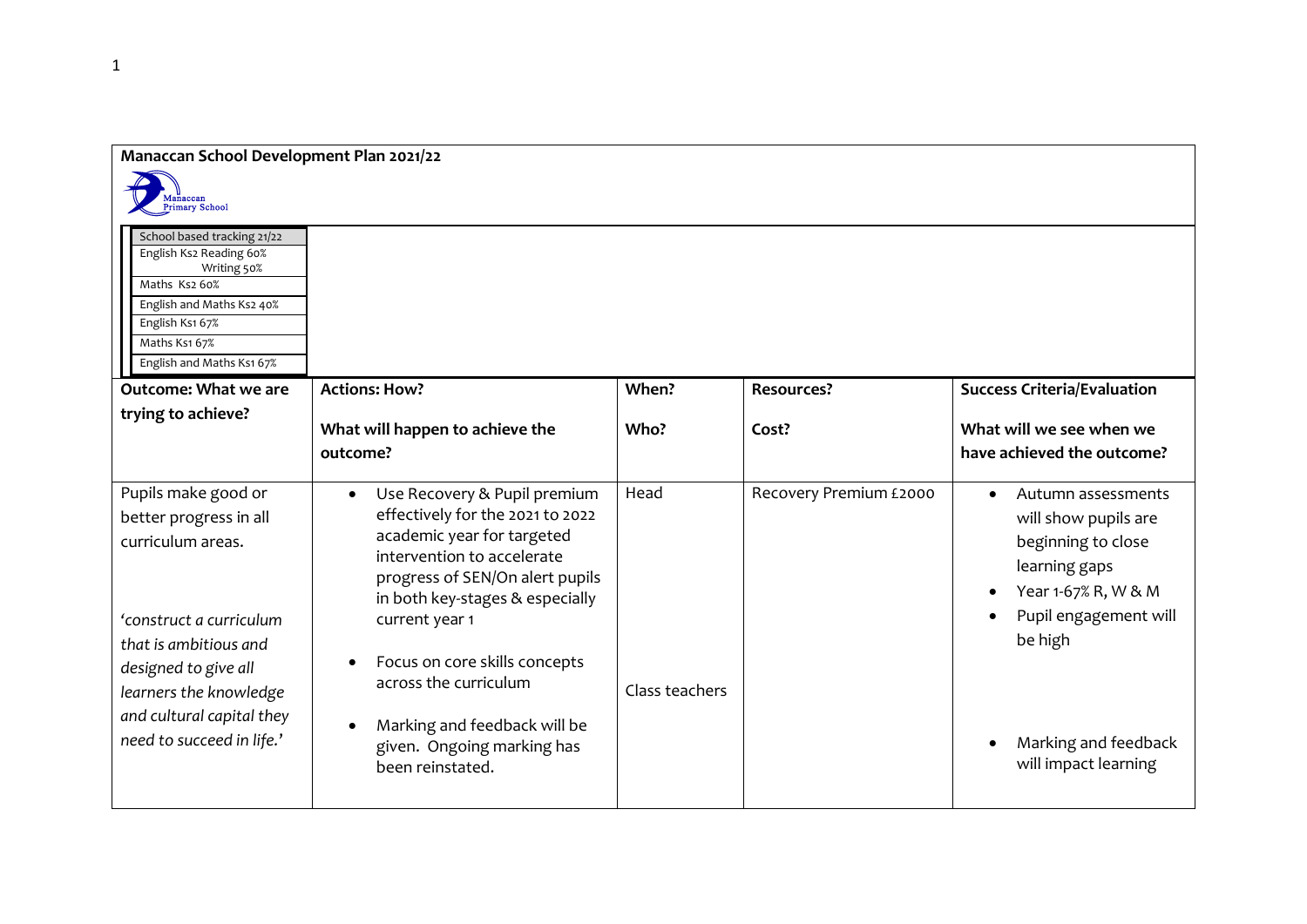| A variety of resources are used<br>to teach writing. The teaching<br>sequence will be explicit. The<br>'Talk for Writing' approach will<br>be used in ks1 when<br>appropriate.<br>New 'reading room' will be<br>timetabled & used regularly<br>Develop the role of English<br>middle leader to support,<br>challenge & hold to account in<br>line with maths leader | Ks1 Class<br>teachers | Pupils will be observed<br>reading regularly for<br>pleasure & pupil<br>conferencing will show<br>that reading for<br>pleasure is a passion<br>for the majority of<br>pupils in Ks2 |
|---------------------------------------------------------------------------------------------------------------------------------------------------------------------------------------------------------------------------------------------------------------------------------------------------------------------------------------------------------------------|-----------------------|-------------------------------------------------------------------------------------------------------------------------------------------------------------------------------------|
| Maths subject leader to support<br>Ks1 teachers in maths (Teaching<br>Learning & Assessment TLA)                                                                                                                                                                                                                                                                    |                       | Mastery maths in Ks1<br>will be in line with the<br>provision (TLA) as in<br>K <sub>s1</sub>                                                                                        |
| Curriculum action plan will be<br>reviewed & updated                                                                                                                                                                                                                                                                                                                | Head                  | Pupil conferencing will<br>demonstrate that<br>pupils' subject                                                                                                                      |
| Both Long term & Medium term<br>planning will be focused on<br>foundation subjects with<br>detailed knowledge organisers<br>(when appropriate) which                                                                                                                                                                                                                | Class teachers        | knowledge is secure<br>The curriculum will<br>have a clear intent,<br>implementation &<br>impact which staff will                                                                   |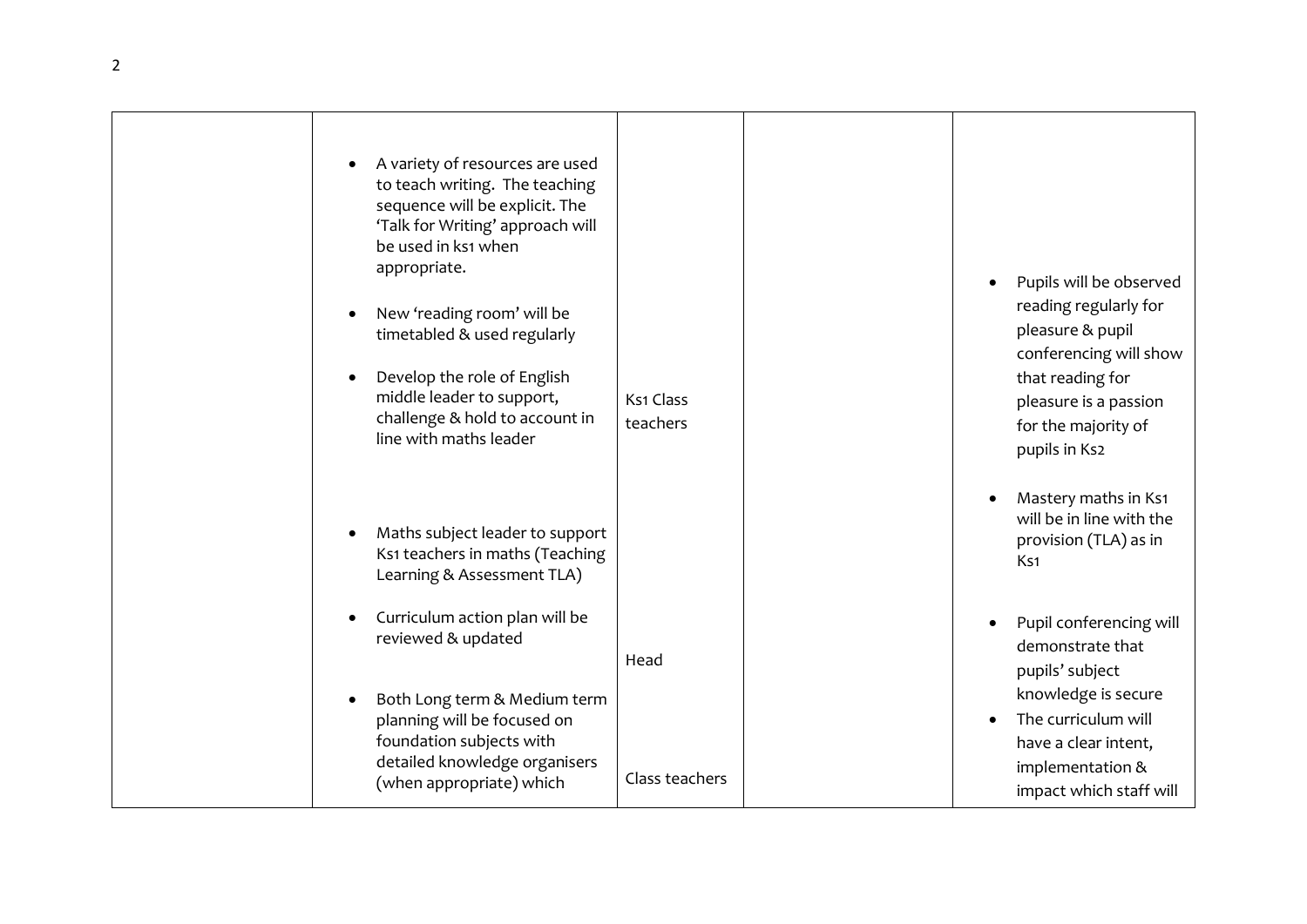|                                                     | highlight skills and knowledge<br>taught. Medium term planning<br>will be progressive and build<br>upon pre-existing skills.                                                                                                                                         |                       | be able to verbalise.<br>Pupils will be talk with<br>confidence about their<br>learning in all subjects.<br>The curriculum will be<br>'broad & balanced'.<br>Skills will be<br>progressive within<br>each subject. This will<br>be mapped using the<br>'progression of skills'<br>grid for each subject |
|-----------------------------------------------------|----------------------------------------------------------------------------------------------------------------------------------------------------------------------------------------------------------------------------------------------------------------------|-----------------------|---------------------------------------------------------------------------------------------------------------------------------------------------------------------------------------------------------------------------------------------------------------------------------------------------------|
| EYFS-To improve<br>the number of<br>pupils with GLD | Early reading & phonics will be<br>explicitly & robustly taught<br>using RWI as a synthetic<br>phonics scheme. New staff will<br>receive training & support<br>Use baseline assessment to<br>inform curriculum planning in<br>EYFS alongside EYFS skills<br>planning | Ks1 Class<br>teachers | 50% GLD scores<br>Phonics scores 67%<br>Child centred approach<br>Pupils will demonstrate<br>high levels of<br>engagement<br>Intrinsic play based<br>learning<br>High quality learning<br>environment                                                                                                   |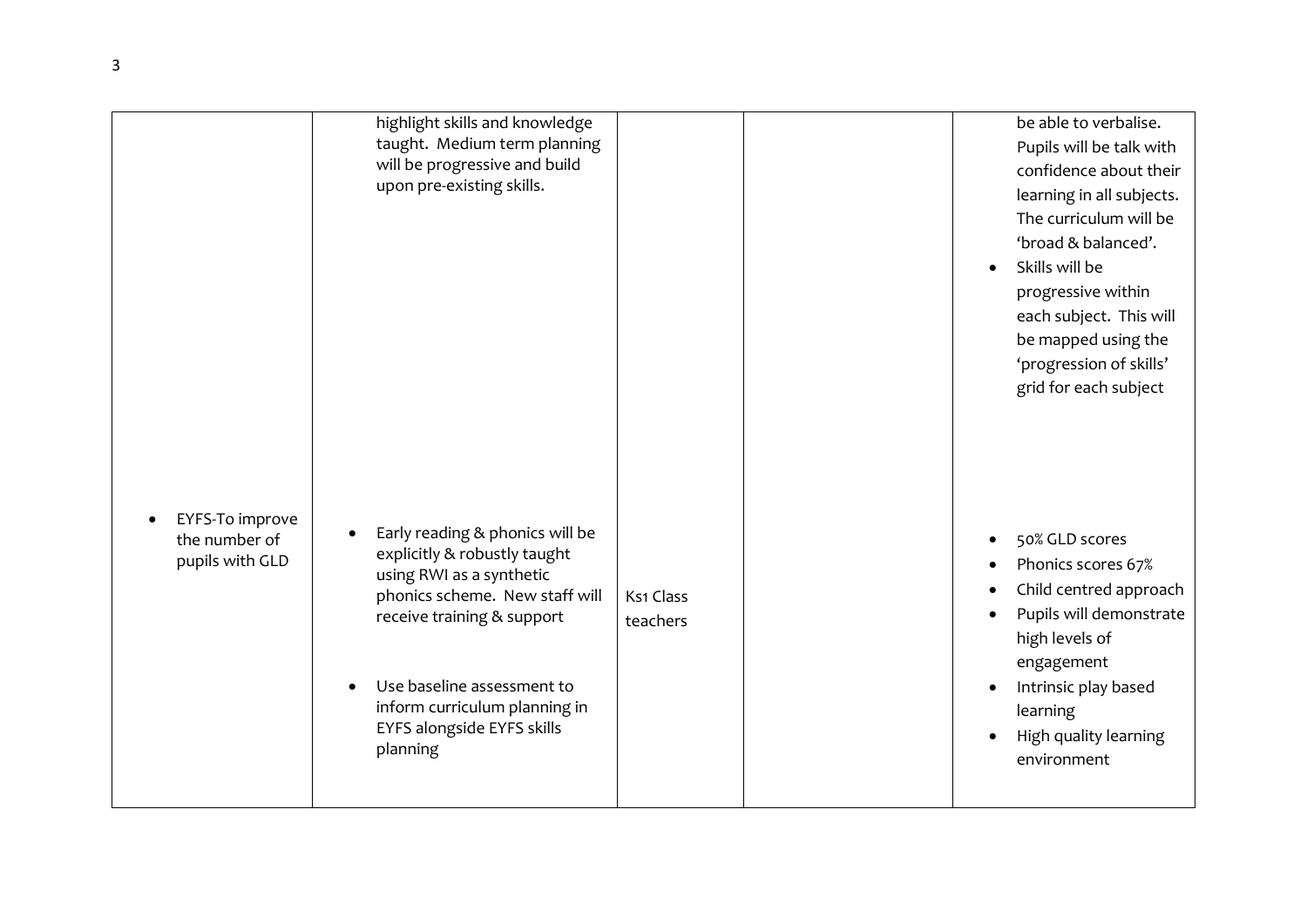|                                                      | Begin developing an EYFS long<br>$\bullet$<br>term plan which is built on<br>pupils' starting points<br>Develop further opportunities<br>$\bullet$<br>to promote pupils' engagement<br>with writing & maths in<br>continuous provision                                                                                                                                                                                                      |                | EYFS leads 1xpm to draft<br>long term plan<br>Visit exemplar settings | Seamless transition                                                                                                                                                                          |
|------------------------------------------------------|---------------------------------------------------------------------------------------------------------------------------------------------------------------------------------------------------------------------------------------------------------------------------------------------------------------------------------------------------------------------------------------------------------------------------------------------|----------------|-----------------------------------------------------------------------|----------------------------------------------------------------------------------------------------------------------------------------------------------------------------------------------|
|                                                      | Implement a robust supervision<br>$\bullet$<br>& appraisal regime for<br>Foundation 1<br>Begin refurb of EYFS/Ks1<br>classroom environment & plan<br>set up to ensure environment<br>caters for all age groups<br>Complete ACEV project and<br>plan how we use it going<br>forward<br>E.g. consider using the<br>$\circ$<br>project to 'kick start' a<br>story for the week to<br>then develop<br>literacy/speaking and<br>listening skills |                |                                                                       | Create an enabling<br>learning environment<br>which enables the<br>'virtual' additional<br>adult & children can<br>access Continuous<br>Provision<br>independently &<br>demonstrate the CoEL |
| Leadership &<br>Management will be<br>good or better | Agree subject leadership<br>$\bullet$<br>Action plans reviewed &<br>updated for subject leader                                                                                                                                                                                                                                                                                                                                              | Class teachers | Sept 2021                                                             | Middle leadership is<br>$\bullet$<br>good or better in all<br>subjects                                                                                                                       |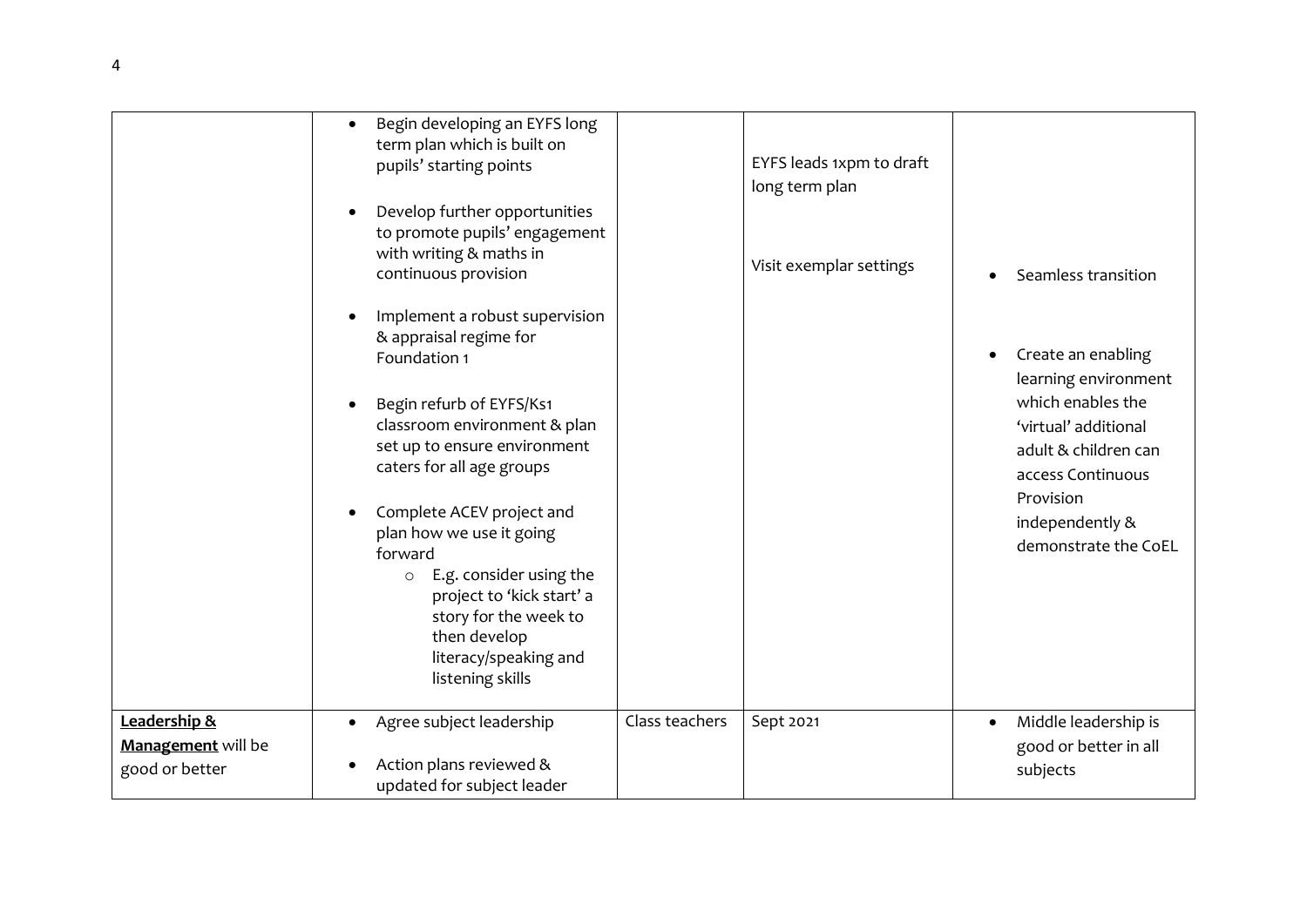| responsibilities e.g. curriculum,<br>reading & maths<br>Actions will be linked to<br>$\bullet$<br>Performance Management<br>Monitoring will be effective &<br>accelerate school improvement<br>LGB with subject responsibility<br>will have face to face meetings<br>with SL |                                                        | Subject leaders will be<br>about to talk<br>confidently about their<br>subject across the<br>school-deep dive<br>English subject<br>$\bullet$<br>leadership will be in<br>line with maths subject<br>leadership<br>Subject leaders have<br>$\bullet$<br>implemented a robust<br>system of monitoring<br>linked to action plans<br>LGB with subject<br>$\bullet$<br>responsibility will be<br>informed & have a<br>good understanding of<br>actions & next steps<br>Outcomes will inform<br>school improvement &<br>impact on standards |
|------------------------------------------------------------------------------------------------------------------------------------------------------------------------------------------------------------------------------------------------------------------------------|--------------------------------------------------------|----------------------------------------------------------------------------------------------------------------------------------------------------------------------------------------------------------------------------------------------------------------------------------------------------------------------------------------------------------------------------------------------------------------------------------------------------------------------------------------------------------------------------------------|
| Find ways to forge more<br>positive links with the<br>community                                                                                                                                                                                                              | Forum<br>PTA meeting/ events<br>Christmas/Summer Fayre | Parent/carer<br>questionnaires will give<br>some positive<br>feedback                                                                                                                                                                                                                                                                                                                                                                                                                                                                  |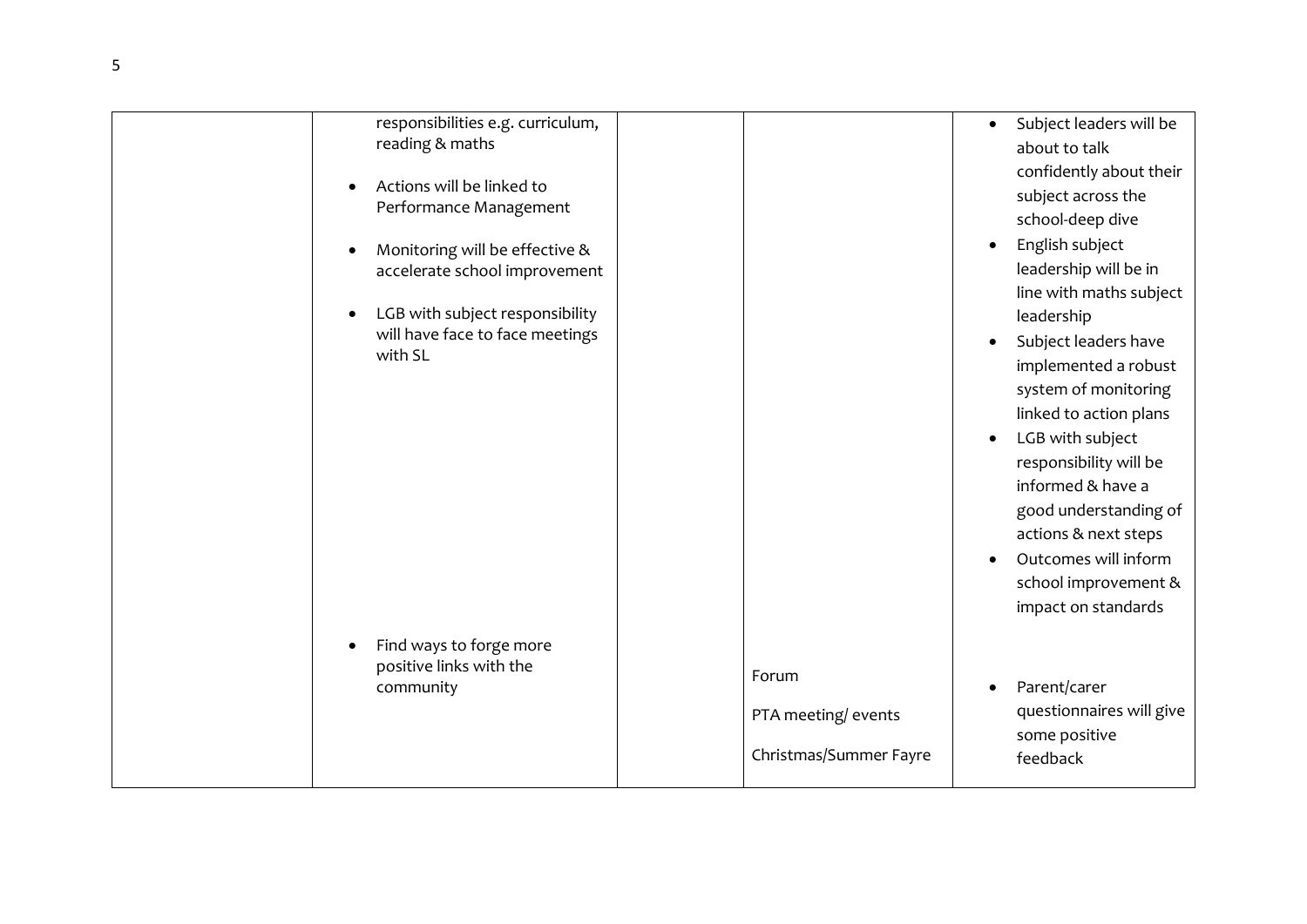|                                                                                                                                                                              |                                                                                                                                                                                                                                                                                                                                                                                                                                                                                                                                                                                                                                                                                               |           | Open morning                                 |                                                                                                                                                                                                                                                                                                                                                 |
|------------------------------------------------------------------------------------------------------------------------------------------------------------------------------|-----------------------------------------------------------------------------------------------------------------------------------------------------------------------------------------------------------------------------------------------------------------------------------------------------------------------------------------------------------------------------------------------------------------------------------------------------------------------------------------------------------------------------------------------------------------------------------------------------------------------------------------------------------------------------------------------|-----------|----------------------------------------------|-------------------------------------------------------------------------------------------------------------------------------------------------------------------------------------------------------------------------------------------------------------------------------------------------------------------------------------------------|
| <b>Personal Development</b><br>Children, with support<br>from the school and their<br>families, play an active<br>role in leading healthy,<br>safe and independent<br>lives. | Curriculum emphasis will<br>$\bullet$<br>continue to focus on mental<br>health & well-being.<br>PSHE programme (Twinkl) will<br>$\bullet$<br>be planned weekly and used as<br>a discussion point to enable<br>pupils to verbalise any anxieties<br>or concerns they might be<br>experiencing or have<br>experienced.<br>Control measures implemented<br>$\bullet$<br>to mitigate risks linked to COVID<br>19<br>Interventions and activities that<br>run day to day enhance and<br>support children's social and<br>emotional needs Nurture/<br>Counselling<br>A rigorous system of<br>$\bullet$<br>performance management is in<br>place to Identify needs of all<br>staff through appraisal | All Staff | Sept 2021<br>Teachers-Sept/Oct 2021-<br>Head | Pupils will settle back<br>$\bullet$<br>in to school seamlessly<br>& understand the new<br>protocols within their<br>classes/classrooms<br>Wellbeing is embedded<br>$\bullet$<br>into school culture<br>Children are confident<br>to inform leaders<br>regarding issues that<br>affect their wellbeing<br>Staff will feel<br>valued/empowered & |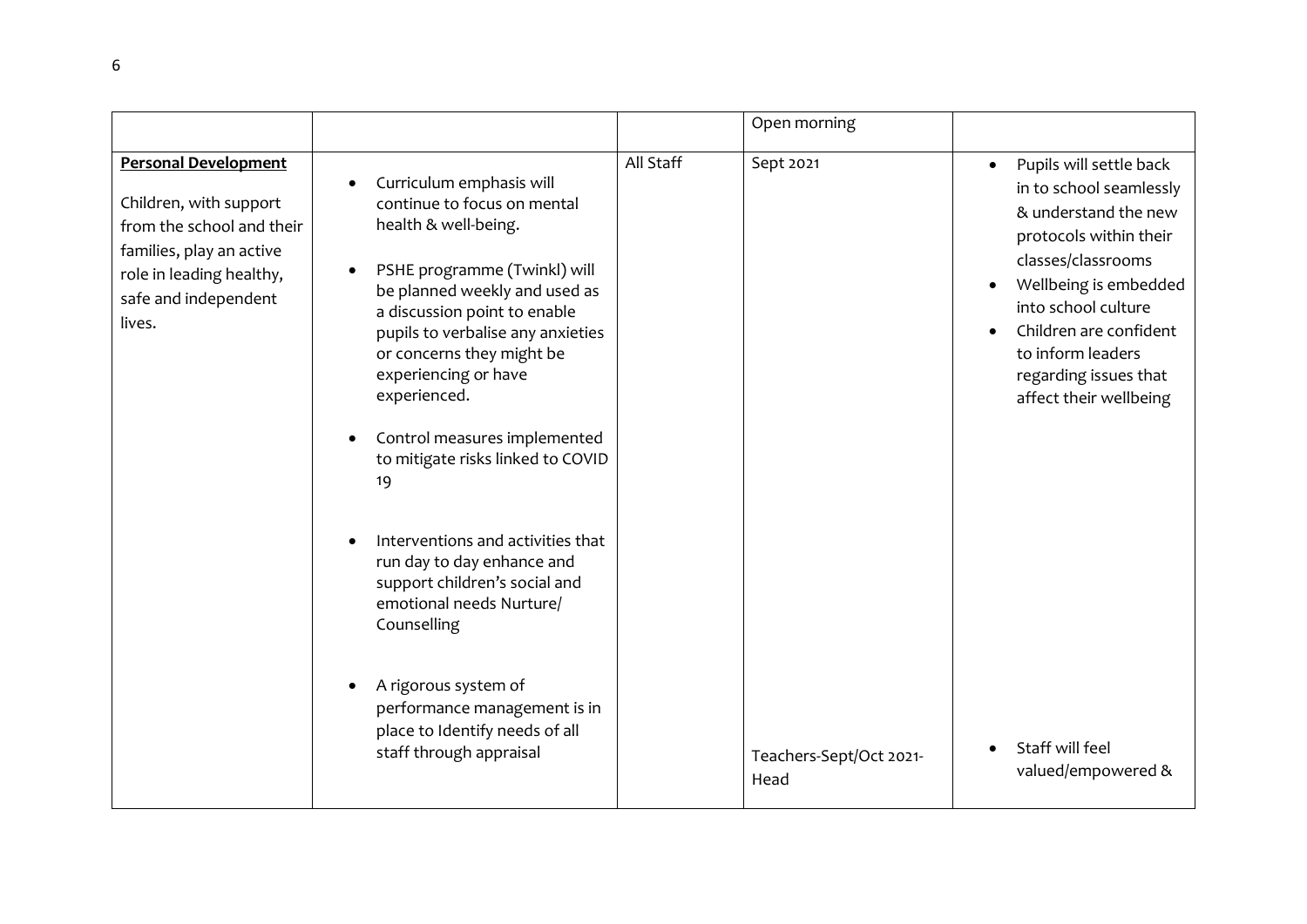|                                                                                                                                                                                                                                                                                                                                                                                                                                                                                                                                                                                                                                                                                                                                                                                                                                                                                                                                           |  | Support Staff-Nov 2021-<br><b>AHT</b> | have SMART targets<br>linked to SDP.                                                                                                                                                                                              |
|-------------------------------------------------------------------------------------------------------------------------------------------------------------------------------------------------------------------------------------------------------------------------------------------------------------------------------------------------------------------------------------------------------------------------------------------------------------------------------------------------------------------------------------------------------------------------------------------------------------------------------------------------------------------------------------------------------------------------------------------------------------------------------------------------------------------------------------------------------------------------------------------------------------------------------------------|--|---------------------------------------|-----------------------------------------------------------------------------------------------------------------------------------------------------------------------------------------------------------------------------------|
| All Staff<br><b>Behaviour &amp; Attitudes</b><br>All staff have a clear knowledge<br>Sept 2021<br>$\bullet$<br>$\bullet$<br>and understanding of policies<br>that behaviour &<br>Behaviour is good or<br>Staff meeting to review<br>and practice in place when<br>behaviour policy<br>better<br>dealing with all groups of<br>children-Review 'behaviour<br>Set up My Concern for<br>policy' to ensure it's fit for<br>play<br>new staff<br>purpose & ensures positive<br>Behaviour for learning in<br>$\bullet$<br>attitudes from parents, carers<br>lessons is good if not<br>consistently well.<br>and staff (new staff)<br>better<br>incidents will be<br>My Concern is used and<br>$\bullet$<br>reduced<br>understood by all staff<br>The impact of a<br>consistently and effectively.<br>comprehensive<br>'Positive Behaviour<br>Policy' and a whole<br>school behaviour<br>system ensures<br>to rewards and<br>sanctions<br>better |  |                                       | Observations will show<br>attitudes will be good<br>including unstructured<br>times e.g. lunchtime<br>Behaviour is managed<br>number of behaviour<br>consistent approaches<br>attendance % will be in<br>line with 2019/20 if not |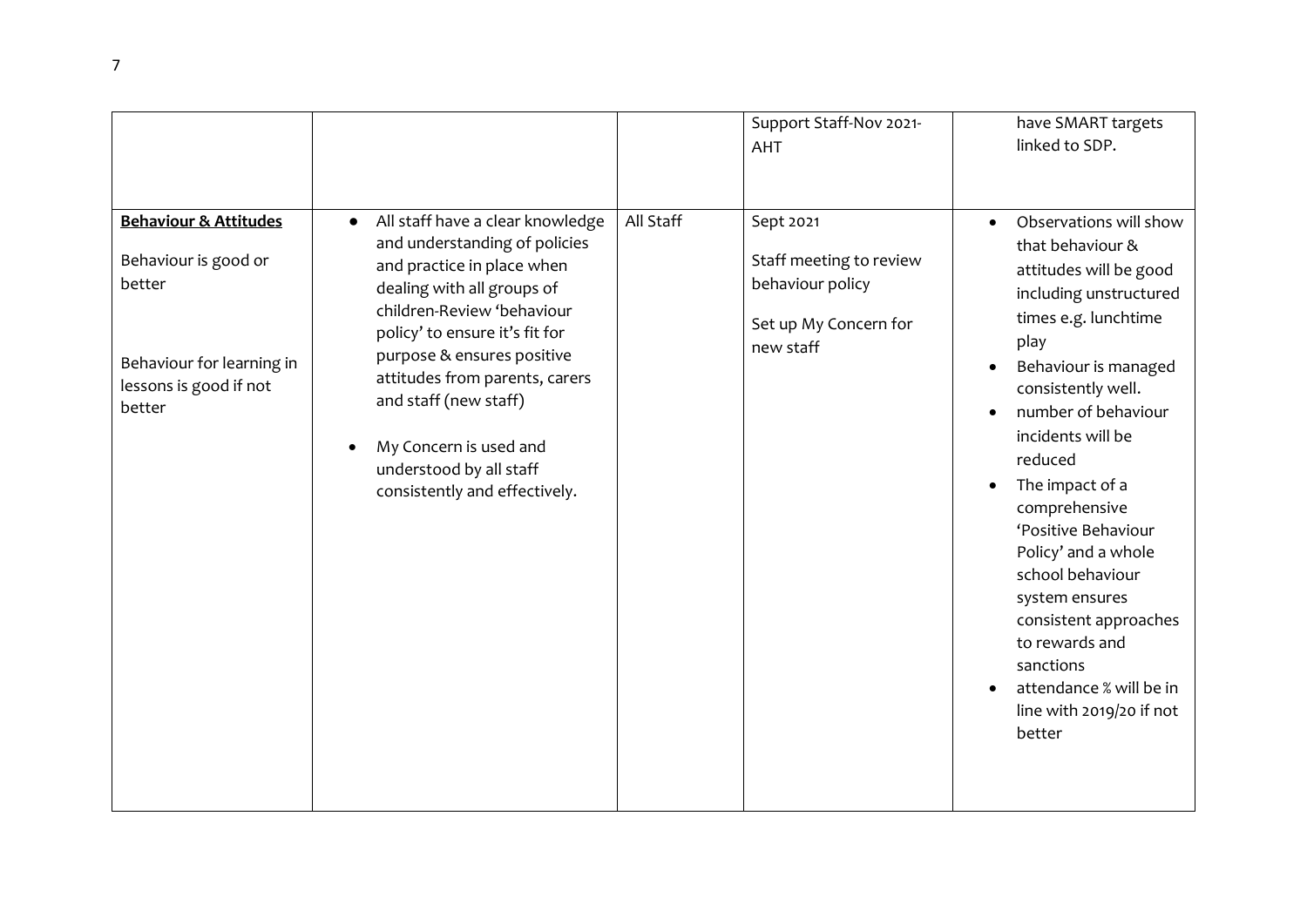